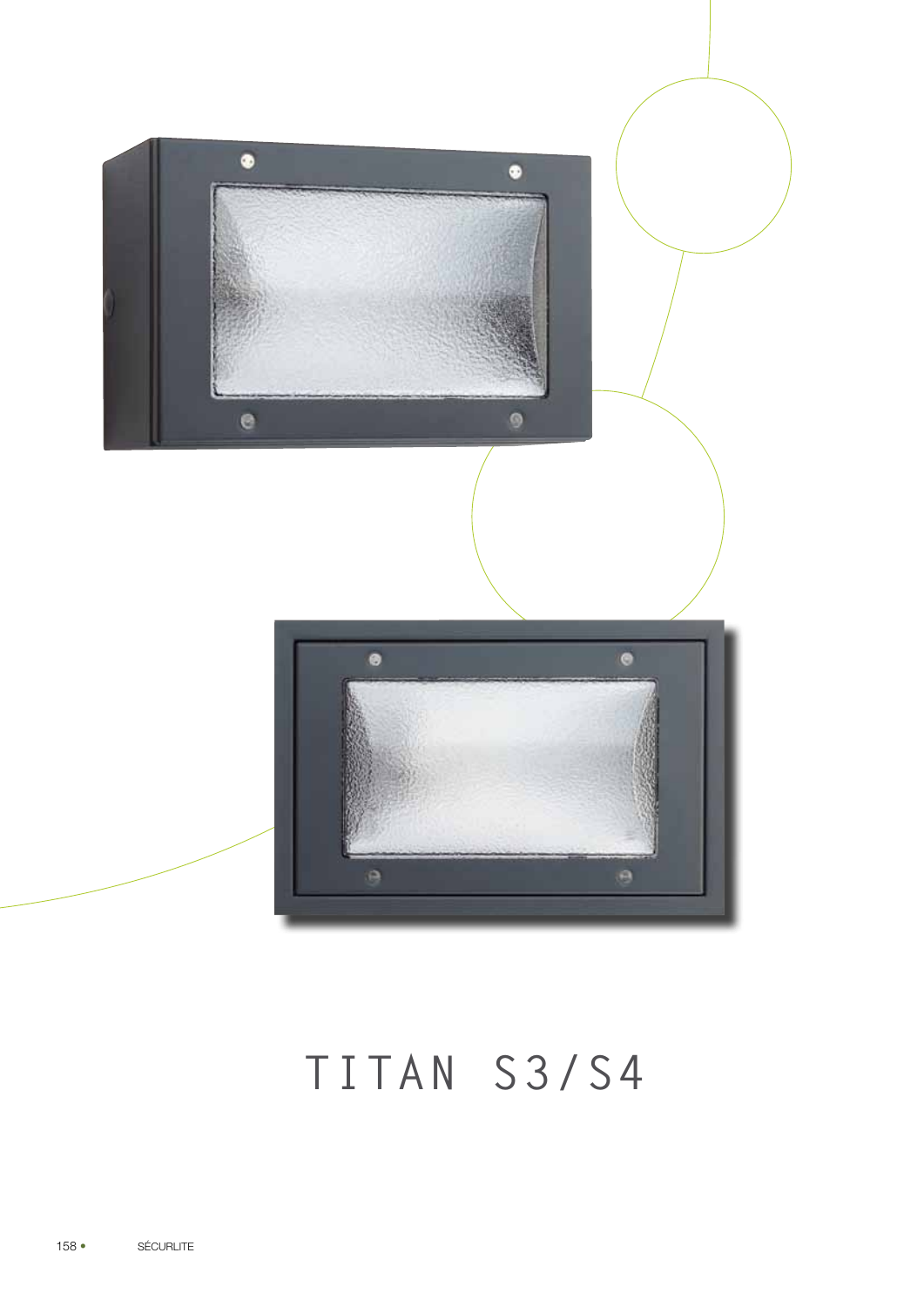



#### Caractéristiques:

- High wattage vandal-resistant light fitting
- Wall-mounted version (S3) or recessed (S4)
- 1 mm thick zinc-coated steel body protected against corrosion
- 2 mm thick zinc-coated steel frame protected against corrosion
- Polyester powder coating
- Clear textured polycarbonate diffuser (fluorescence)
- Opal polycarbonate diffuser (LED)
- Tamperproof stainless steel screws



# RAL9003

White colour on request



Options:

Class II Duroflam® diffuser Opal polycarbonate diffuser Separate circuit Built-in microwave motion detection Daylight sensor (preset to 70 lux)

EXISTING INSTALLATIONS:

Switch to LED! see p. 202 - 203



## LED module:

- 9 x 1.2 W LED module or 12 x 1.5 W LED module
- Mounted on aluminium heat dissipation plate
- Average colour temperature: 3800 K / IRC (Ra) > 80
- Constant LED power supply: 24 V DC (12 x LED) or 350 mA (9 x LED)
- Average service life 50000 hours at 25 °C ambient temperature
- Standby mode: flux reduced to 20% in case of non-detection of occupation

#### Easy-Sensor® detection:

- 5.8 GHz microwave detector
- 360° detection range
- Sensitivity adjustable from 20 to 100%
- Daylight sensor: adjustable from 5 to 2000 Lux
- Adjustable timer: 10 seconds to 20 minutes
- Memorisation of settings in case of power failure.
- Maximum load: 500 W (fluorescent and LED), 800 W (incandescent)
- Standby power:  $0.9 W \pm 10\%$
- Operating temperature range: 20 °C to + 70 °C

Motion sensor operation may reduce the life time of fluorescent lamps. Recommended operating time: 20 min (12 min minimum).

Dimmable fluorescence (EEI = A1):

Three types of controls are included in the same dimmable HF ballast: DALI, DSI, or SWITCH-DIM (momentary push-button switch operated). Corridor function included: see pages 21-22.



 $\mathbf{d}$ 

**!**

- $\begin{aligned} \begin{aligned} \begin{aligned} \begin{aligned} \end{aligned} \end{aligned} \text{H}\text{F} \text{ ballast (EE I = A2):} \end{aligned} \end{aligned}$ 
	- Warm cathode HF ballast
	- Non dimmable
	- Power factor cos phi > 0.95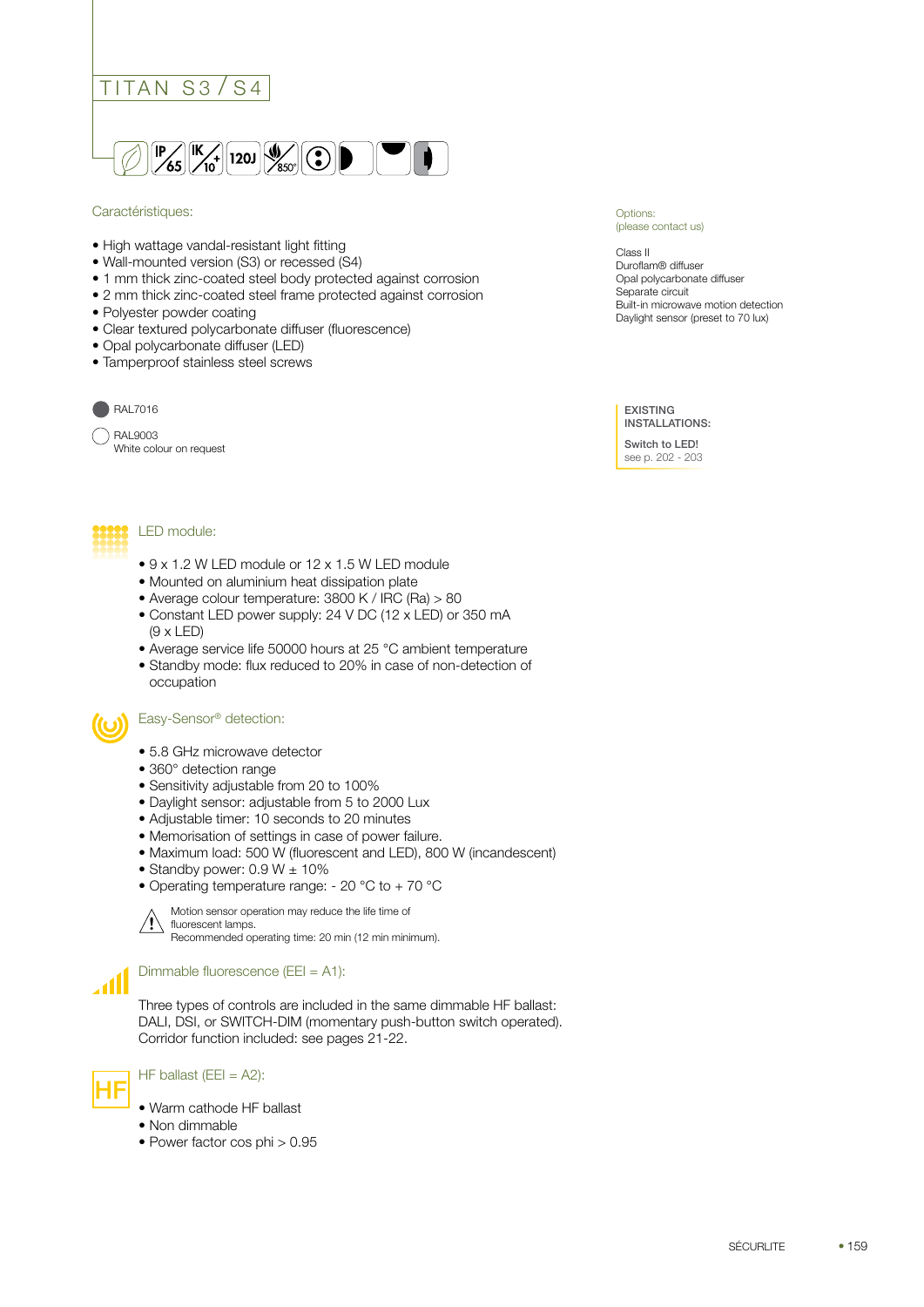

TITAN S3



L: 410 mm

## 220-240 V AC / 50 Hz  $\overline{\bigoplus}$   $\overline{\nabla}$   $\mathbf{C}$  RoHS

| <b>LED</b> |                                                                 |         |                                                  | 220-240 V AC / 50 Hz $\bigoplus \overline{\nabla} \mathsf{C} \mathsf{C}$ RoHS |
|------------|-----------------------------------------------------------------|---------|--------------------------------------------------|-------------------------------------------------------------------------------|
|            | LAMP                                                            | Wattage | Equivalence <sup>(*)</sup><br>$=$ $\blacksquare$ | Code                                                                          |
|            | 2 modules LED 9 x 1,2 W                                         | 26 W    | $2 \times 18$ W                                  | LD1601                                                                        |
|            | 2 modules LED 9 x 1,2 W<br>+ Easy-Sensor®                       | 27 W    | $2 \times 18$ W                                  | LD1606                                                                        |
|            | 2 modules LED 12 x 1,5 W                                        | 40 W    | $2 \times 26$ W                                  | LD1602                                                                        |
|            | 2 modules LED 12 x 1,5 W<br>$+20\%$ standby mode <sup>(1)</sup> | 40 W    | $2 \times 26$ W                                  | LD1603                                                                        |
|            | 2 modules LED 12 x 1,5 W<br>+ Easy-Sensor®                      | 40 W    | $2 \times 26$ W                                  | LD1604                                                                        |
|            | 2 modules LED 12 x 1,5 W<br>+ Easy-Sensor® + 20% standby mode   | 41 W    | $2 \times 26$ W                                  | LD1605                                                                        |

(1) Operates with remote sensor or other master luminaire. (\*) Equivalences given for information only

#### **FLUORESCENCE**

## 220-240 V AC / 50 Hz  $\bigoplus \overline{\nabla} \textbf{C} \textbf{\textsf{C}}$  RoHS

| LAMP          |      | Conventional<br>ballast | HF<br>ballast | DALI dimming<br>+ Corridor function <sup>(*)</sup> |
|---------------|------|-------------------------|---------------|----------------------------------------------------|
| 1 x 18 W TC-L | 2G11 | LD4662                  | LD4662-BHF    | LD4662-BHD                                         |
| 2 x 18 W TC-L | 2G11 | D4638                   | LD4638-BHF    | LD4638-BHD                                         |
| 1 x 24 W TC-L | 2G11 | LD4663                  | LD4663-BHF    | LD4663-BHD                                         |
| 2 x 24 W TC-L | 2G11 | D4637                   | LD4637-BHF    | LD4637-BHD                                         |

(\*) Requires external control (remote motion sensor or other master luminaire, etc.) to activate the Corridor function.

## SODIUM / METAL HALIDE

220-240 V AC / 50 Hz  $\bigoplus \overline{\nabla} \mathsf{CE}$  RoHS

|           | LAMP                   |                 | Conventional ballast |
|-----------|------------------------|-----------------|----------------------|
| 日皿        | 1 x 50 W HSE-E (SHP)   | E27             | LD4667               |
| 同观        | 1 x 70 W HSE-E (SHP)   | E27             | LD4668               |
| Em        | 1 x 35 W HIE-CE-P (MH) | E27             | LD4673               |
| <b>Em</b> | 1 x 70 W HIE-CE/S (MH) | E27             | LD4671               |
|           | 1 x 70 W HIT-CE (MH)   | G <sub>12</sub> | LD4672               |

Tamperproof tool see pages 204-205.